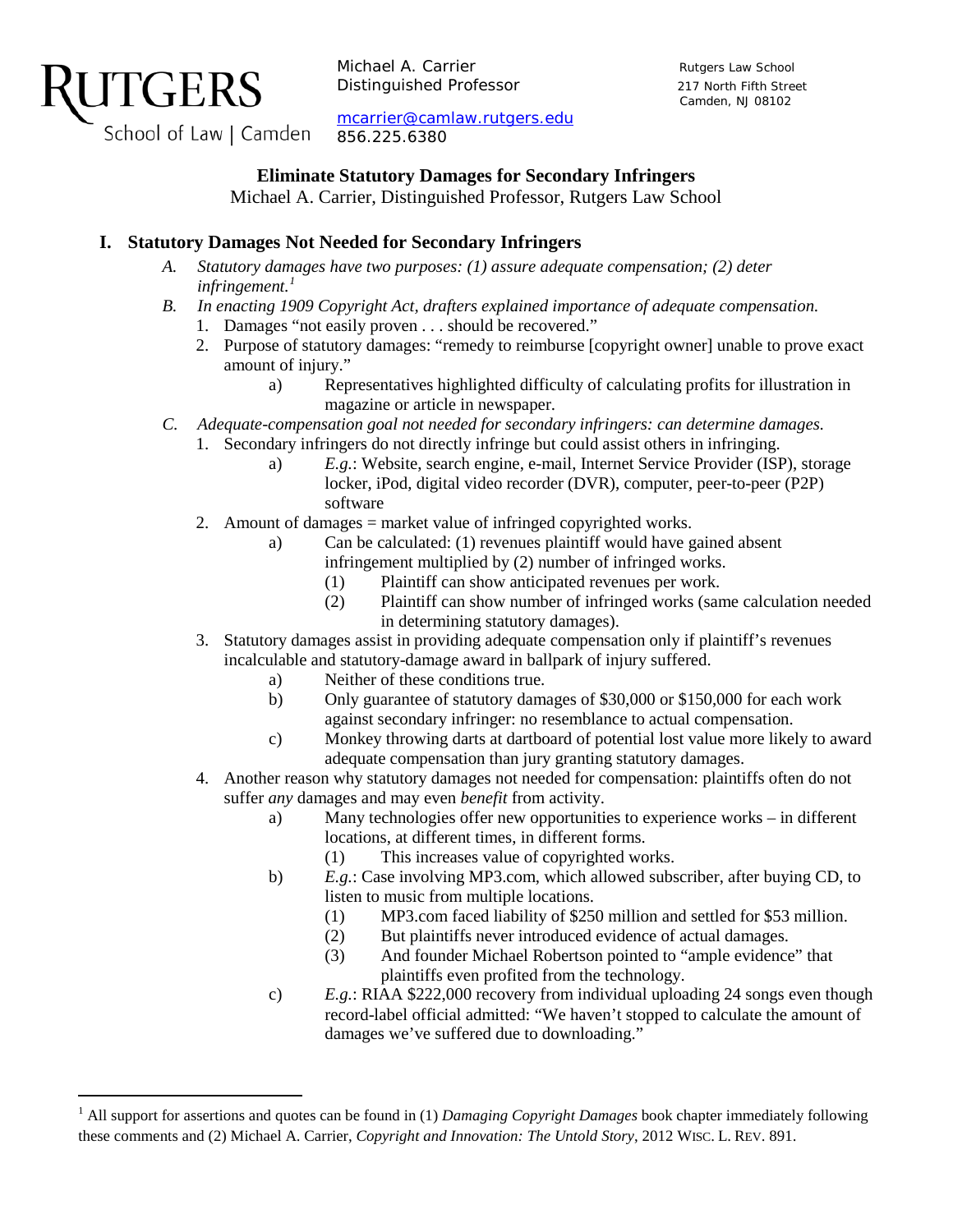- *D. Deterrence goal not needed for secondary infringers: actual damages sufficient.*
	- 1. Statutory damages played role in early, middle  $20<sup>th</sup>$  century in reducing infringement in music performance rights, motion pictures, sheet music.
		- a) 1930s exhibitors displayed movies at unauthorized times and places.<br>b) But after exhibitors "understood that convright law provided minimum
		- But after exhibitors "understood that copyright law provided minimum statutory damages of \$250 per copyright infringed," tens of thousands of unauthorized showings were "stamped out."
	- 2. Reduced need for deterrence today because of copyright owners' ability to calculate damages.
		- a) Compare early- $20<sup>th</sup>$  century difficulties calculating profits for magazine illustration, newspaper article.
	- 3. Actual damages provide powerful tool against secondary infringers.
		- a) Copyright owners can recover lost damages and defendant's profits.
		- b) Copyright owners have never shown that actual damages are insufficient to provide deterrence against secondary infringers.
- *E. Drafters recognized dangers of applying statutory damages to secondary infringers.*
	- 1. Imposition against theaters and radio stations would result in "staggering problem unrelated to reality of the damage sustained."
	- 2. Drafters recognized that "line between innocent . . . and willful infringement" may have been clear in 1909 – when "[a]ll known methods of infringement involved using published copy of copyrighted work" and "mere fact of infringement demonstrated automatically that it had been willful."
		- a) But by time of Register of Copyright's 1961 Report, advances in technology had eliminated such clear distinctions.
- *F. Unique harms from applying statutory damages to secondary liability.*
	- 1. Murky line between "innocent" and "willful" infringement for secondary infringers.<br>2. Secondary-liability law plagued by multiple, conflicting tests based on noninfringing
	- Secondary-liability law plagued by multiple, conflicting tests based on noninfringing use, contributory infringement, vicarious liability, inducement.
		- a) Would become even more unclear under Trans-Pacific Partnership Agreement (TPP)'s "aiding and abetting" standard.
	- 3. Magnitude of statutory damages prevents firms even from determining secondary liability.
		- a) Copyright owners brandish statutory damages as Sword of Damocles.
		- b) Targets pushed into settlement or bankruptcy.
		- c) No appeal possible if unable to afford bond posted in district court.

# **II. Statutory Damages Harm Innovation**

- *A. Harms to innovation are extremely difficult, if not impossible, to discern.*
	- 1. How find "evidence of . . . impact" when cannot observe abandoned innovation?
		- a) Never reaches market.
		- b) Cannot engage in counterfactual analysis.
		- c) Litigated cases  $=$  tip of iceberg.
- *B. My interviews of leading music industry officials and technology innovators showed how statutory damages have harmed innovation.*
	- 1. One interview respondent: statutory damages "effectively infinite."
		- a) "You're dead" when charged with statutory damages.
	- 2. Fear of increased damages discourages innovation.
		- a) Interview respondent: company "reluctant to expand its service" because it worried about "potentially extra damages if it lost."
- *C. Effect of statutory damages exacerbated by vague secondary-liability law.*
	- 1. "Lack of clarity" in law is "holding back innovation right now."
	- 2. Record label official: "If there is lack of clarity in an area, I am going to defend it to the most aggressive interpretation based on my rights."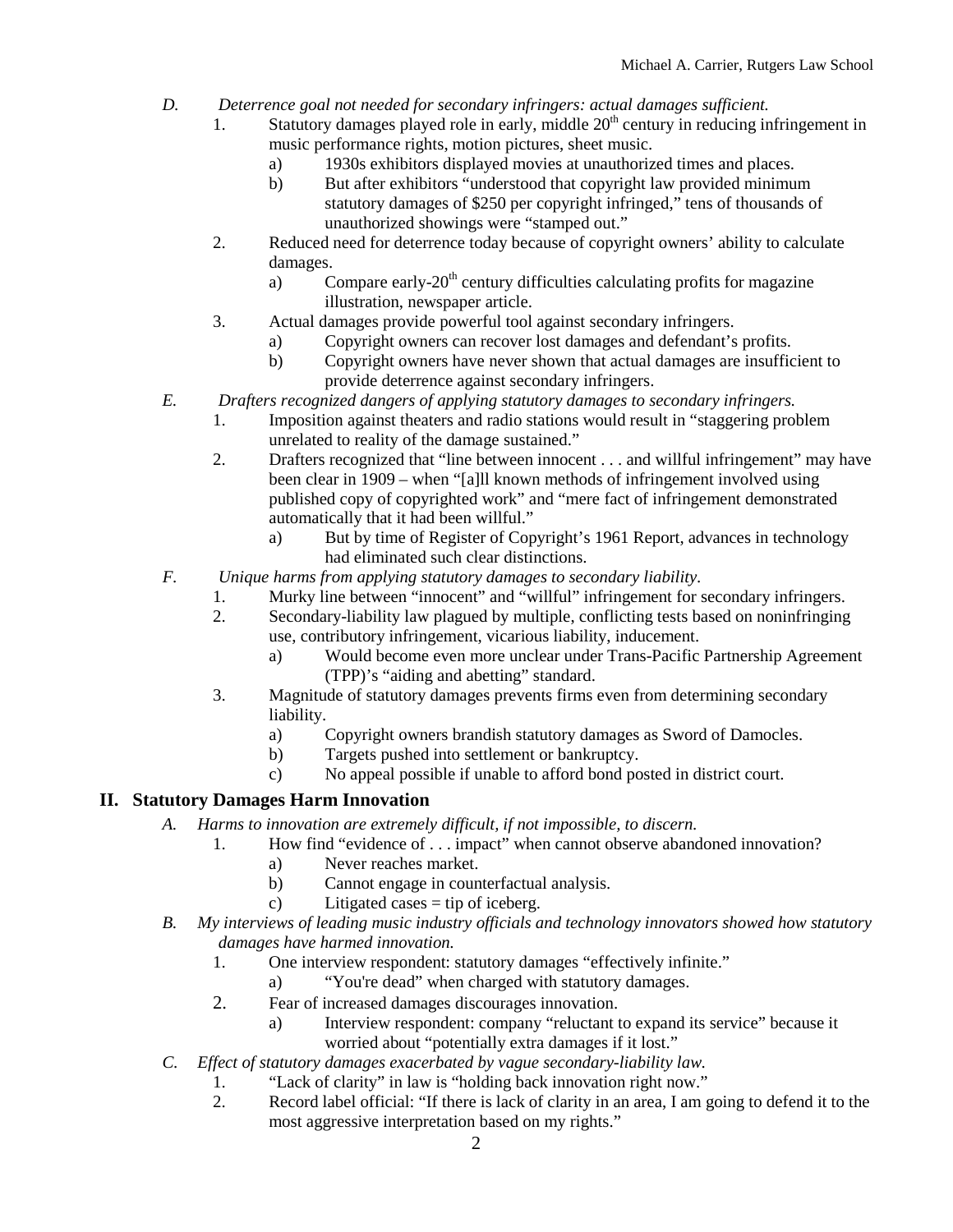- a) "It's always going to ultimately end up in favor of the content owners" since they "are going to have more resources and capability."
- b) In fact, "even the threat of a lawsuit . . . slows down investment."
- *D. Effect of statutory damages exacerbated by personal liability.*
	- a) Interviews revealed threat to innovator: "It's too bad you have" children "who are going to want to go to college and you're not going to be able to pay for it."
	- b) Another respondent explained that it was "very scary" to receive "multiple inch lawsuit for a couple billion bucks."
- *E. Approach based on error costs would err on side of not stifling innovation.*
	- 1. False positives in copyright/innovation setting are devastating: technology shut down, society never realizes what it is missing.
		- a) Interview respondents: absent *Napster* and other copyright litigation, "lots and lots of ideas" would have come about "that we can't imagine now."
			- (1) Ideas would have "created entirely new services that don't exist today."
		- b) "Inherently hard to quantify" the "new disruptive technologies we're losing" because "the ones you lose . . . get shut down" and "for every one of those, there are ten new ideas that never get developed" or "never get beyond the napkin stage because people don't see it as an area where they ought to be investing their time and money."
		- c) Developments such as streaming of music through Spotify and sharing of music on Facebook  $=$  tip of iceberg.
			- (1) We "see pieces of these things now," but "would have seen much more advanced implementations . . . if the innovation was free to go further."
			- (2) The "legal issues" and "lack of venture capital" have "made these innovations . . . very, very small and very limited."
	- 2. False negatives less harmful: can witness effects of technology and target infringing activity through different mechanisms.
- *F. This "evidence of . . . impact" is available only from detailed interviews with innovators.*
	- 1. Such evidence is typically not available.
	- 2. Again, relies on counterfactual that cannot conclusively be shown.

# **III. Congress Should Exempt Secondary Infringers from Statutory Damages**

- *A. Congress needs to change the law to exempt secondary infringers from statutory damages.*
- *B. This simple revision would finally acknowledge that, in the context of secondary liability, statutory damages are*:
	- a) Not needed to assure adequate compensation.
	- b) Not needed to deter infringement.
	- c) Harmful to innovation.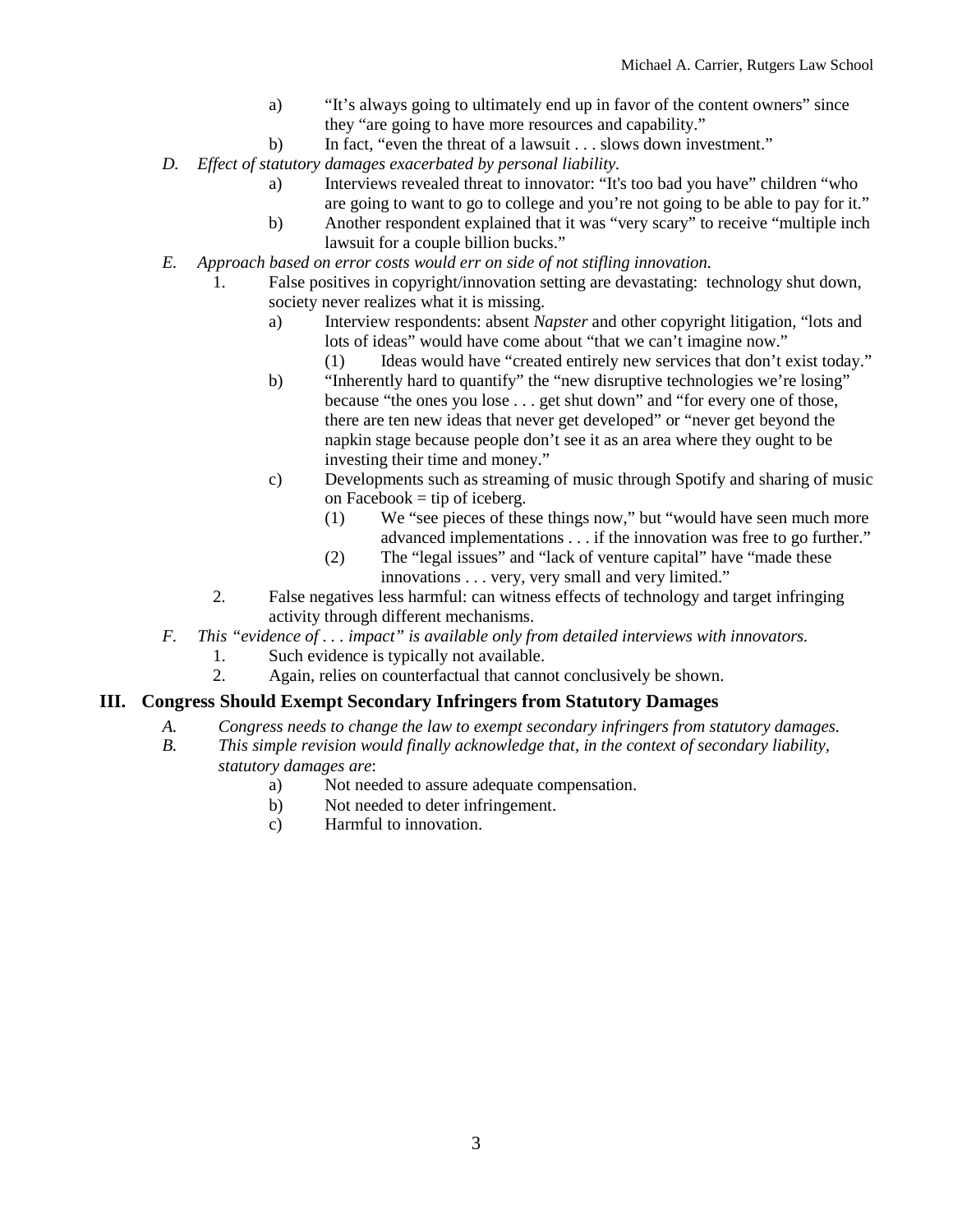⊕

harnessing the power of

intellectual property and

antitrust law

**michael a. carrier**

oxford university press

↔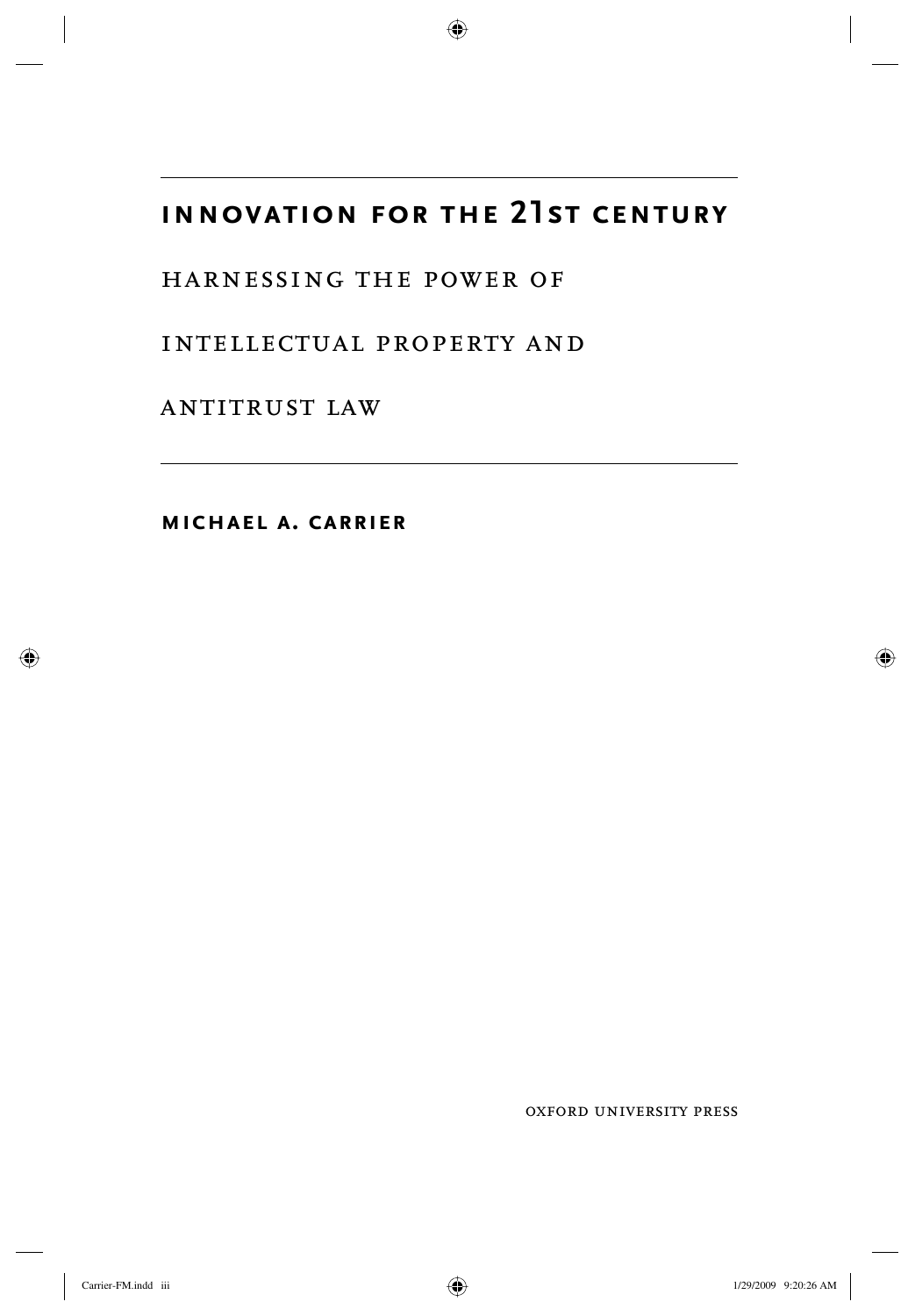Statutory Damages: Law 148 Statutory Damages: Legislative History 149 MP3.com 153 XM Radio 155 Personal Investor Liability 156 Statutory Damages/Secondary Liability Disconnect 158 Proposal 160

Threats to innovation come not only from copyright's substantive law but also from its remedies for infringement. Of particular concern is the law of damages. Among other remedies, the copyright laws allow owners to recover *statutory damages* regardless of the amount of harm they suffer. These damages can reach \$150,000 for infringement of each individual work.

Such relief does not appear in any other IP regime. Nor has its recent use promoted Congress's intent. As discussed in the last chapter, dual-use devices such as peer-to-peer (P2P) software, digital video recorders, and portable satellite radio receivers can be used not only for lawful purposes but also to commit copyright infringement. Subjecting the manufacturers of such devices to statutory damages does not advance the legislature's purposes of (1) awarding damages that cannot be proven and (2) offering modest, but not excessive, deterrence.

Instead, copyright owners have wielded the remedy as a sword of Damocles, decapitating dual-use technologies not because of the merits of their infringement cases but because of the sheer size of the potential award. The statutory damages regime allows copyright owners to seek \$150,000 for each act of willful infringement. With widespread use and a loose definition of willfulness, such damages quickly reach into the *billions* of dollars. Just one recent example involves Viacom, which sued YouTube and Google for copyright infringement based on 160,000 unauthorized clips available on YouTube.<sup>1</sup> Multiplied by a potential \$150,000 per clip, YouTube could be liable for *\$24 billion*, nearly 15 times the \$1.65 billion Google spent to buy the entire company.

This threat is exacerbated by two related issues. First, the size of the award often will prevent technology companies from posting the bond necessary for appellate review. As a result, the firms will not be able to appeal adverse rulings and may be forced into bankruptcy. Second, contrary to the general rule of

⊕

<sup>1.</sup> *Viacom Files Federal Copyright Infringement Complaint Against YouTube and Google*, Mar. 13, 2007, VIACOM, http://www.viacom.com/news/News\_Docs/Viacom%20Press%20 Release.pdf.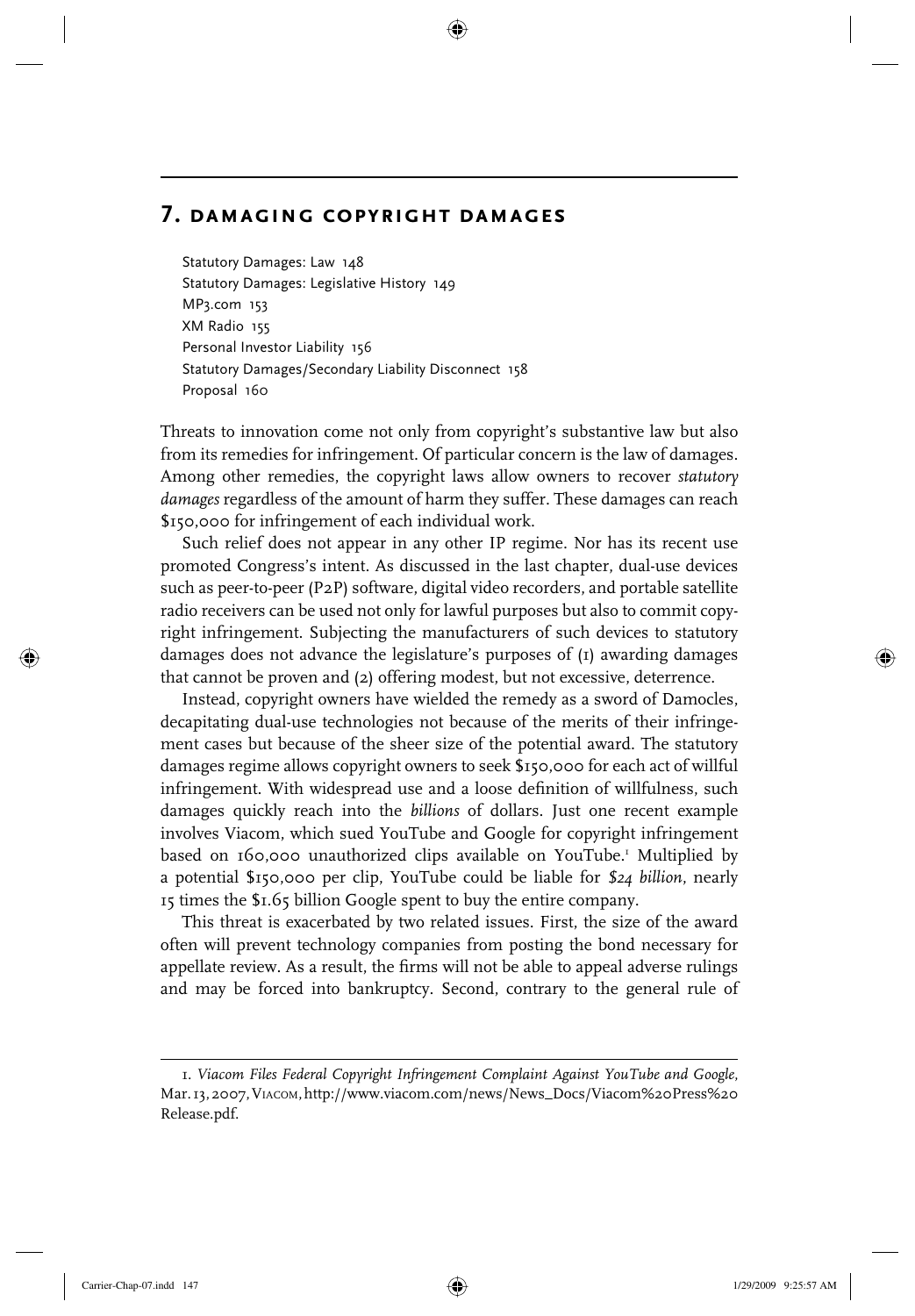corporate law, courts in statutory damages cases have held investors personally liable for a company's debts, which has chilled the flow of venture capital.<sup>2</sup>

⊕

Despite these roadblocks to innovation, the momentum, believe it or not, is in favor of *increasing* damages. In May 2008, the U.S. House of Representatives passed the Prioritizing Resources and Organization for Intellectual Property (PRO IP) Act of 2008, which was designed to increase IP enforcement.3 One provision in an earlier version of the legislation would have increased damages, allowing copyright owners to obtain "multiple awards of statutory damages" for the infringement of compilations.4 In other words, owners could have sought statutory damages for each song on a CD or each article and photograph in a magazine. This provision was ultimately removed from the bill due to opposition and copyright owners' inability to offer any examples of inadequate compensation.5 The incident nonetheless demonstrates the live and precarious nature of the issue.

This chapter begins by providing an overview of the law of statutory damages. Next, it examines Congress's intent, describing the purposes of assuring adequate compensation and deterring infringement. It then discusses two cases that demonstrate the perils posed by bond requirements and the application of statutory damages in the context of indirect infringement. The chapter concludes with a proposal to prohibit the application of statutory damages to secondary infringers, limiting the remedy to actual damages and profits. Such a recommendation promises to increase radical, disruptive innovation.

#### **statutory damages: law**

Copyright owners can select from a range of potential remedies for copyright infringement:

- Obtain an injunction preventing further infringement
- Impound infringing copies of the material
- Destroy infringing copies

**innovation for the 21st century**

 $C\left(\bigoplus_{i=1}^{\infty} A_i\right)$  arrier-Chap-07.indd 148 arrier-Chap-07.indd 148 arrier-Chap-07.indd 148 arrier-Chap-07.indd 148 arriver-Chap-07.indd 148 arriver-Chap-07.indd 148 arriver-Chap-07.indd 148 arriver-Chap-07.indd 148

⊕

<sup>2.</sup> *E.g*., *UMG Recordings, Inc. v. Bertelsmann AG*, 222 F.R.D. 408 (N.D. Cal. 2004); *Capitol Records, Inc. v. Wings Digital Corp*., 218 F. Supp. 2d 280, 285 (E.D.N.Y. 2002).

<sup>3.</sup> Final Vote Results for Roll Call 300, H.R. 4279, May 8, 2008, http://clerk.house. gov/evs/2008/roll300.xml.

<sup>4.</sup> Prioritizing Resources and Organization for Intellectual Property Act of 2007, H.R. 4279, 110th Cong., 1st Sess. §104 (2007).

<sup>5.</sup> *See* Richard Esguerra, *'PRO IP Act' Aims To Increase Infringement Penalties and Expand Government Enforcement*, Dec. 7, 2007, http://www.eff.org/deeplinks/2007/12/ pro-ip-act-increase-infringement-penalties-and-drastically-expand-government-enfor; Sherwin Siy, *Roundtable on Copyright Damages: "What Are We Doing Here?,"* Jan. 28, 2008, http://www.publicknowledge.org/node/1369.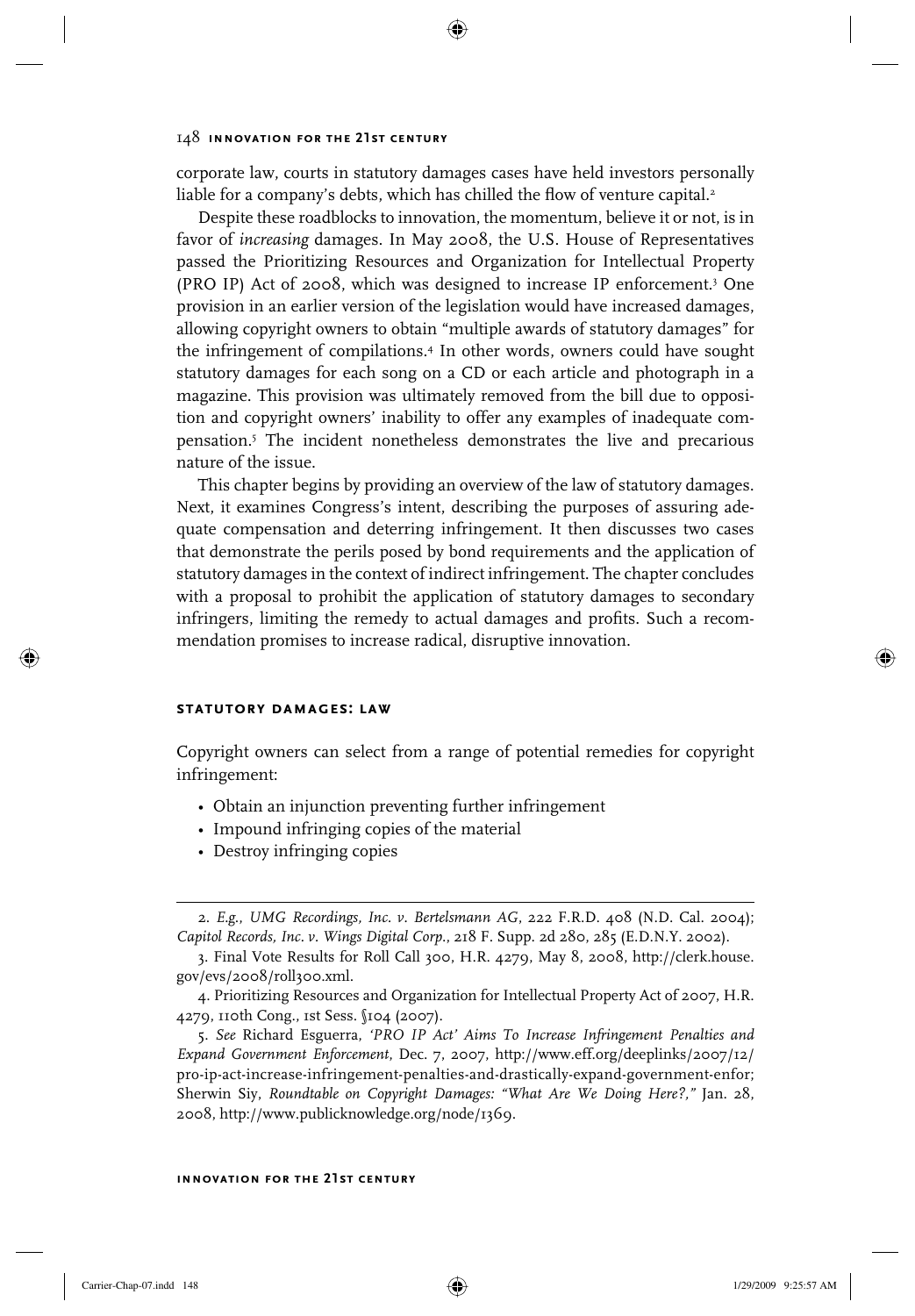- Recover actual damages and profits
- Obtain statutory damages
- Recover costs and attorneys' fees<sup>6</sup>

Chapter 7 focuses on the remedy of statutory damages. At any time before the court enters a final judgment, a copyright owner, as long as its work is registered with the Copyright Office, can choose between receiving statutory damages, on the one hand, and actual damages and profits, on the other.<sup>7</sup> The current version of the statute provides that copyright owners can obtain

an award of statutory damages for all infringements . . . with respect to any one work . . . in a sum of not less than \$750 or more than \$30,000.

The court may increase the award to \$150,000 when a copyright owner demonstrates willful infringement. It can reduce the award to \$200 when the infringer shows that it "was not aware and had no reason to believe" that its activity constituted infringement.<sup>8</sup>

#### **statutory damages: legislative history**

The first comprehensive scheme for statutory damages appeared in the 1909 Copyright Act.<sup>9</sup> The Act provided that "in lieu of actual damages and profits," the court could award "such damages as . . . appear to be just." Such statutory damages generally ranged between \$250 and \$5,000. But specific categories of works were subject to different ranges:

- \$50 to \$200 for newspaper reproductions of photographs
- \$10 for each infringing copy of paintings, statues, and sculptures

<sup>6. 17</sup> U.S.C. §§ 502, 503, 504, 505 (2004). *See generally* JULIE E. COHEN ET AL., COPYRIGHT IN A GLOBAL INFORMATION ECONOMY 768–69 (2006). Destruction of infringing copies cannot occur until a court finds infringement, and the recovery of profits is limited to those not otherwise considered in the calculation of actual damages.

<sup>7. 17</sup> U.S.C. § 412. A copyright owner can receive statutory damages only for (1) unpublished works it registers with the Copyright Office before infringement and (2) published works it registers within three months of publication.

<sup>8. 17</sup> U.S.C.  $\iint$  504(c)(1), (c)(2).

<sup>9.</sup> The first version of statutory damages appeared in the Copyright Act of 1790, which imposed damages of 50 cents for each infringing sheet of maps, charts, or books "found in [the infringer's] possession." Act of May 31, 1790, ch. 15, § 2, 1 Stat. 124 (1790). Subsequently, the Copyright Act of 1856 provided damages of at least \$100 for any person giving an unauthorized performance of a dramatic work. William S. Strauss, *The Damages Provisions of the Copyright Law,* COPYRIGHT REVISION STUDY NO. 22, 86th Cong., 2d Sess. 3 (1960).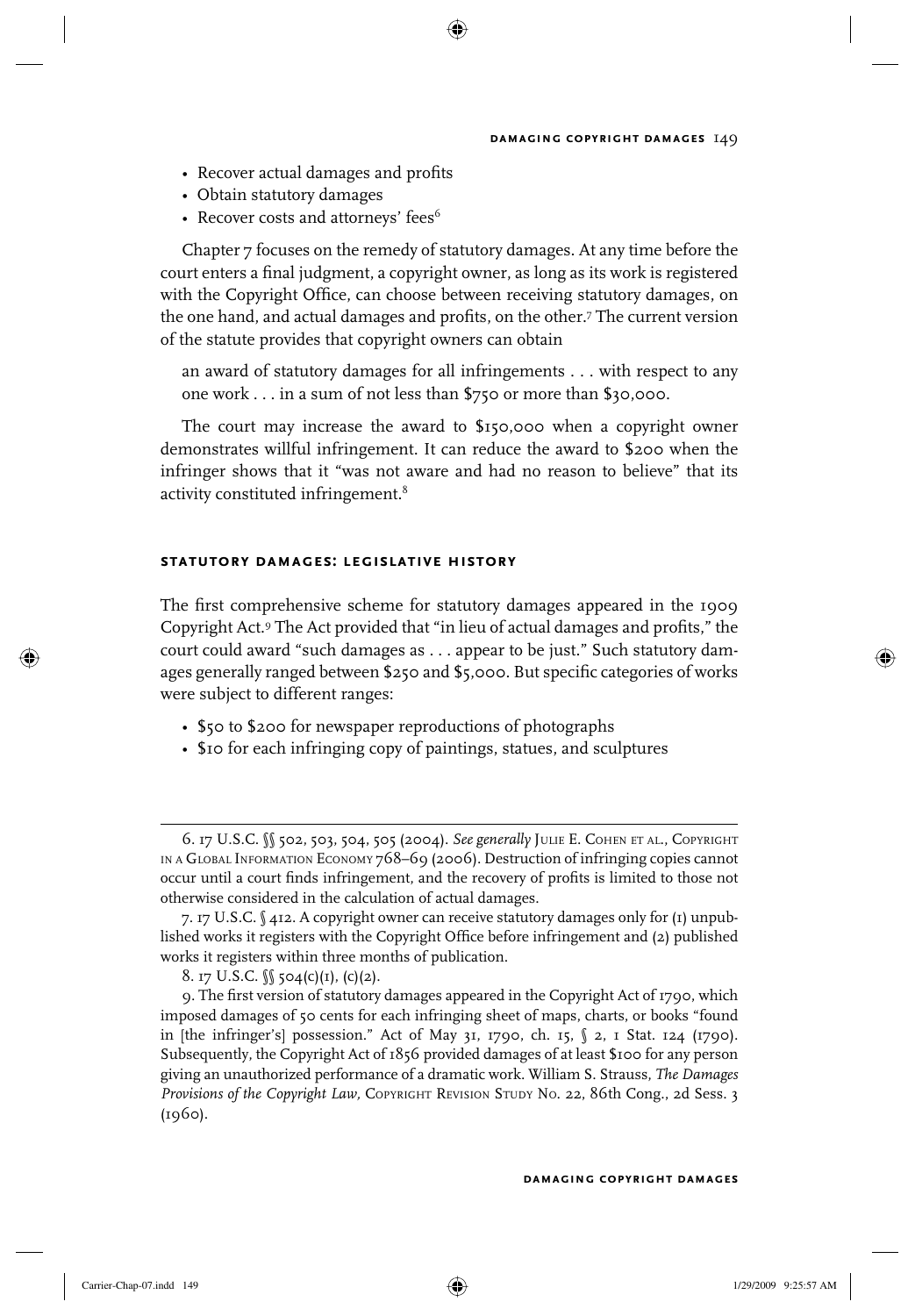• \$1 for each infringing copy of books, periodicals, maps, drawings, photographs, and prints

⊕

- \$50 for each infringing delivery of a lecture, sermon, or address
- \$10 for each infringing performance of a musical composition<sup>10</sup>

In addition to its complexity, the 1909 Act did not specify the role for statutory damages when the copyright owner could prove actual damages or profits. As a result, courts split on the issue, with some not permitting statutory damages and others allowing it in their discretion.<sup> $\pi$ </sup> This "confusion and uncertainty" encouraged Congress to provide courts with "specific unambiguous directions concerning monetary awards" in the 1976 Copyright Act.12 Dissatisfaction with the 1909 Act also stemmed from plaintiffs' frequent inability—despite the "substantial expense and inconvenience" of case preparation and trial—to recover more than nominal damages.13

This scheme would be simplified in the 1976 Copyright Act, which allowed courts to set statutory damages of \$250 to \$10,000. Courts could adjust the award up to \$50,000 for willful infringement and down to \$100 for innocent infringement.<sup>14</sup> The Act clarified that copyright owners could obtain either "actual damages and any additional profits of the infringer" or statutory damages, but not both.15 The legislative history of the Act stretches over two decades as the Copyright Office authorized a series of studies in preparation for a comprehensive revision of the law.16

The two central purposes of statutory damages were presented most succinctly in the 1961 Report of the Register of Copyrights:

- (1) "Assur[ing] adequate compensation to the copyright owner for his injury"
- (2) "Deter[ring] infringement"<sup>17</sup>

These rationales trace back at least to the early 20th century. In its consideration of the 1909 Copyright Act, Congress highlighted the primary purpose in

17. *Id*. at 103.

#### **innovation for the 21st century**

 $C\left(\bigoplus_{i=1}^{\infty} P_i\right)$  arrier-Chap-07.indd 150 arrier-Chap-07.indd 150 arriver-Chap-07.indd 150 arriver-Chap-07.indd 150 arriver-Chap-07.indd 150 arriver-Chap-07.indd 150 arriver-Chap-07.indd 150 arriver-Chap-07.indd 15

⊕

<sup>10.</sup> Act of Mar. 4, 1909, ch. 320, § 25, 35 Stat. 1081 (1909). The award was \$100 for the first infringement of dramatic, choral, or orchestral compositions and \$50 for each subsequent performance.

<sup>11.</sup> Strauss, at 7–8 (providing examples of courts on both sides of the issue).

<sup>12.</sup> S. REP. NO. 94-473, at 143 (1975).

<sup>13.</sup> Strauss, at 9.

<sup>14.</sup> Pub. L. No. 94-553, 90 Stat 2541, *codified at* 17 U.S.C. § 504(c)(1), (2) (1976).

<sup>15. 17</sup> U.S.C. § 504(a) (1976).

<sup>16.</sup> Staff of House Comm. on the Judiciary, 87th Cong., 1st Sess., *Report of the Register of Copyrights on the General Revision of the U.S. Copyright Law* iii (Comm. Print 1961), *reprinted in* 3 OMNIBUS COPYRIGHT REVISION LEGISLATIVE HISTORY (George S. Grossman ed., 1976) [hereinafter 1961 Report].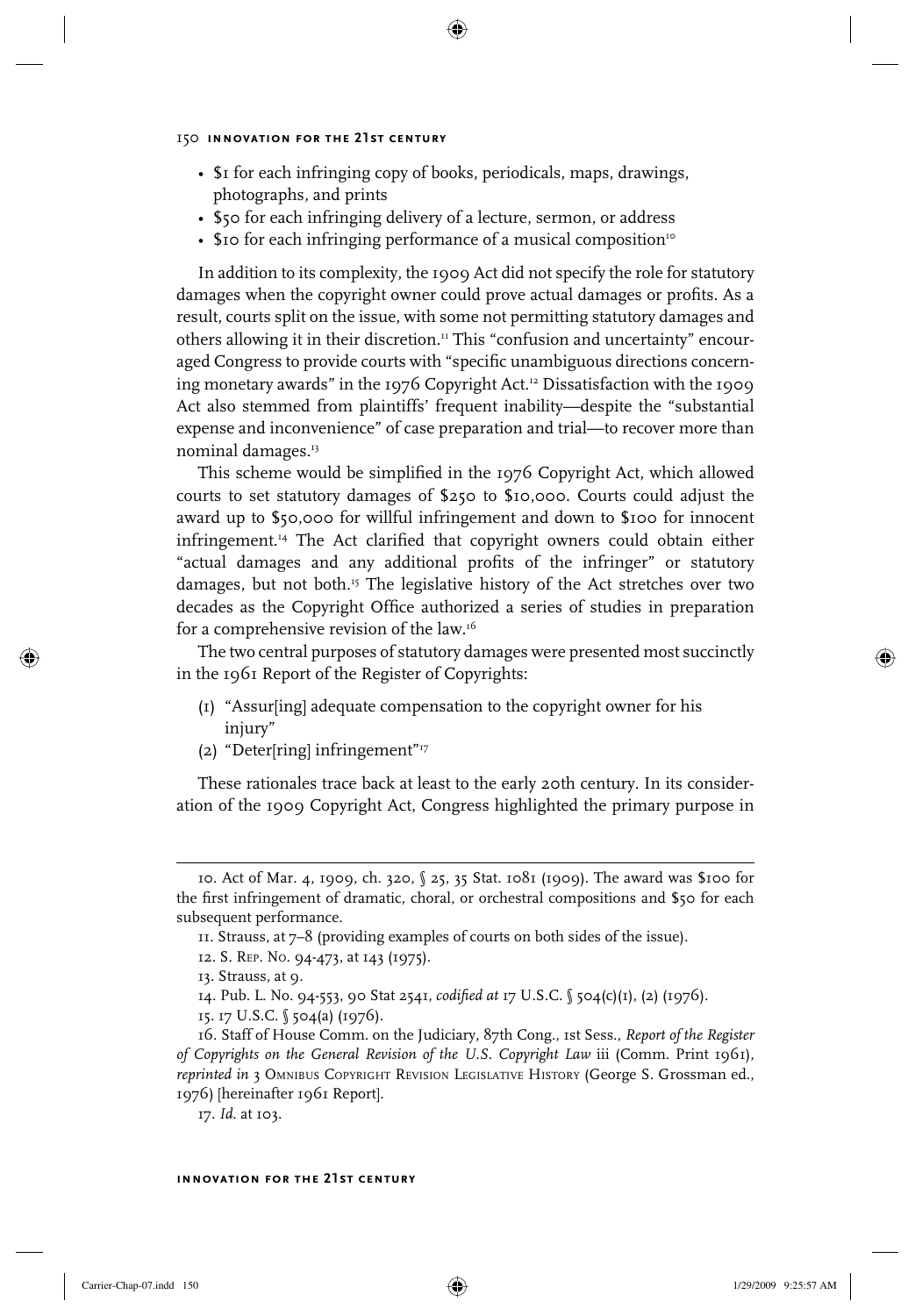recognizing the difficulty of proving actual damages and profits. Representatives declared that damages "not easily proven . . . should be recovered" and that the "object of th[e] clause" was "a specific remedy to reimburse [a copyright owner] where he is unable to prove the exact amount of injury."<sup>18</sup> Copyright owners also testified to the difficulties in calculating profits when an illustration was inserted in a magazine or a "pirated article" included in a newspaper.<sup>19</sup>

The 1961 Report reiterated that "actual damages are often conjectural, and may be impossible or prohibitively expensive to prove" because of the uncertain value of copyrights and losses caused by infringement. Relatedly, "[a]n award of the infringer's profits" would be inadequate in many cases because "there may have been little or no profit, or it may be impossible to compute the amount of profits attributable to infringement."<sup>20</sup>

Congress's second reason for implementing statutory damages was to deter potential infringers. The remedy played a role in the early and middle 20th century in reducing infringement in music performance rights, motion pictures, and sheet music. Exhibitors in the 1930s, for example, had displayed movies at unauthorized times and places. But after owners raised copyright awareness, "every exhibitor knew and understood that the copyright law provided minimum statutory damages of \$250 per copyright infringed." As a result, the tens of thousands of unauthorized showings were "virtually . . . stamped out."<sup>21</sup>

A generation later, the Register of Copyrights explained that statutory damages were necessary "for the copyright law to operate as an effective deterrent against numerous small, erosive violations of a copyright owner's rights."22 And the most recent congressional amendment in 1999 increased damages "to provide more stringent deterrents to copyright infringement."23 Congress explained

20. 1961 Report, at 102–03. *See also* George E. Frost, *Comments and Views Submitted to*  the Copyright Office on the Damage Provisions of the Copyright Law, COPYRIGHT REVISION STUDY No. 22, 86th Cong., 2d Sess.  $38$  (1960) (noting that actual damages and profits are often uncertain or "too small to be meaningful").

21. Ralph S. Brown, Jr., *The Operation of the Damage Provisions of the Copyright Law: An Exploratory Study,* COPYRIGHT REVISION STUDY NO. 23, 86th Cong., 2d Sess. 76 (1960); Harry G. Henn, *Comments and Views Submitted to the Copyright Office on the Operation of the Damage Provisions of the Copyright Law,* COPYRIGHT REVISION STUDY NO. 23, 86th Cong., 2d Sess. 101 (1960).

22. House Comm. on the Judiciary, 89th Cong., 1st Sess., *Copyright Law Revision, Part 6: Supplementary Report of the Register of Copyrights on the General Revision of the U.S. Copyright Law: 1965 Revision Bill* 137 (Comm. Print 1965), *reprinted in* 4 OMNIBUS COPYRIGHT REVISION LEGISLATIVE HISTORY (George S. Grossman ed., 1976).

23. Congress increased the damages range to \$750 to \$30,000, with an adjustment up to \$150,000 for willful infringement. In 1988, the legislature had increased the damages range to \$500 to \$20,000, with an adjustment up to \$100,000 for willful infringement

<sup>18. 3</sup> LEGISLATIVE HISTORY OF THE 1909 COPYRIGHT ACT 229, 236 (E. Fulton Brylawski & Abe Goldman eds., 1976).

<sup>19.</sup> *Id*. at 230, 235.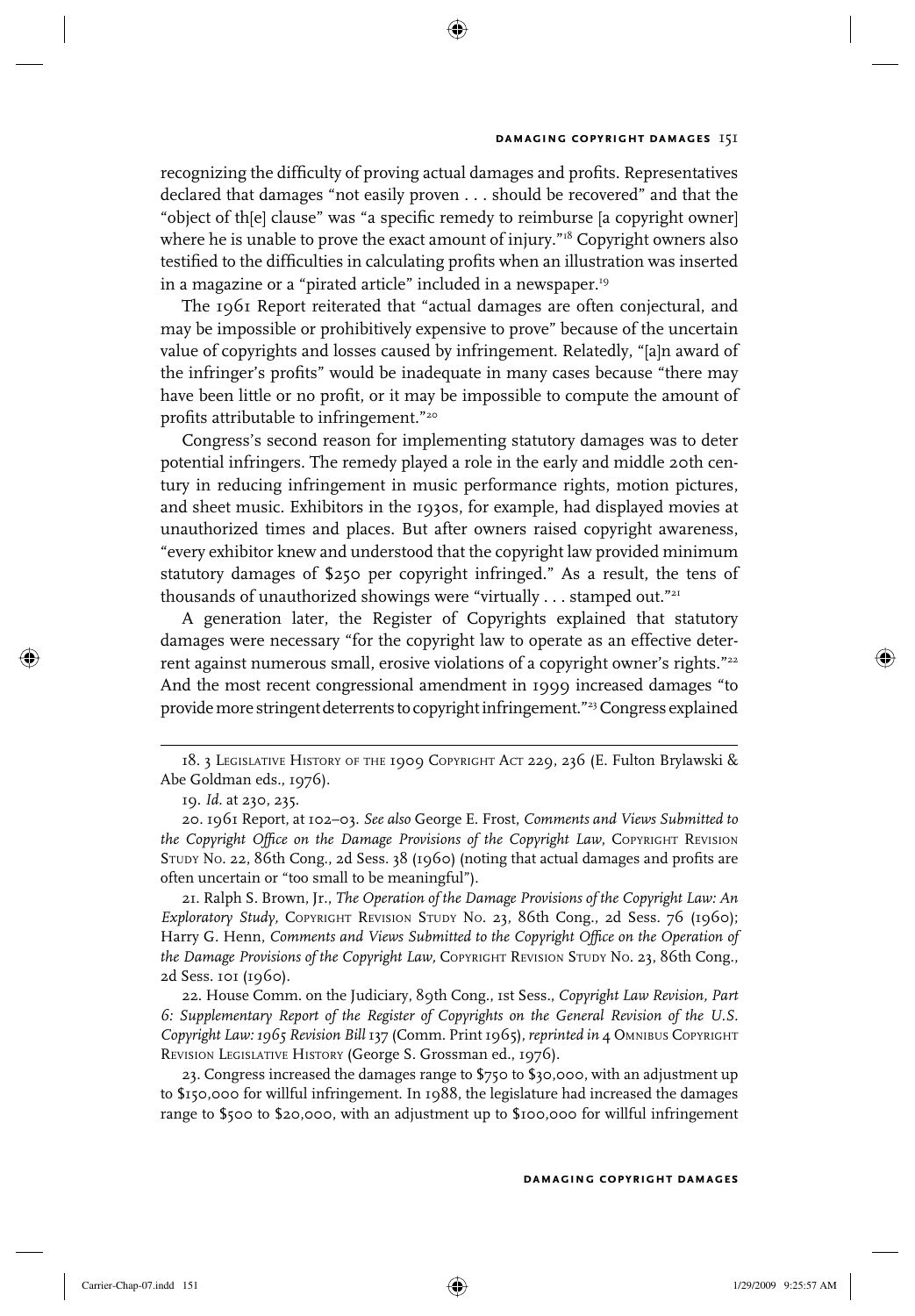that statutory damage levels had not taken into account "inflation . . ., increased utilization of certain types of [IP], or current trends in global distribution and electronic commerce." In particular, the legislature lamented software piracy, which caused nearly \$3 billion in theft that led to "lost U.S. jobs, lost wages, lower tax revenue, and higher prices for honest purchasers of copyrighted software."24 And it targeted computer users who "believe[d] that they [would] not be caught or prosecuted for their conduct" and infringers that "continue infringing, even after a copyright owner puts them on notice."<sup>25</sup>

Despite the importance of deterrence, Congress has recognized the role of an upper limit on statutory damages. The legislative history of the 1909 Act includes discussion of keeping the damages "small enough to enable the jury to [award] a verdict" and less than the "hundreds of thousands of dollars" that a court would be "very doubtful" to enforce.<sup>26</sup> Courts and Congress have also acknowledged the importance of judicial discretion in limiting excessive awards. Courts have "exercise[d] their discretion in arriving at an equitable result" when application of the 1909 Act schedules would have led to "exorbitant statutory damages in comparison with actual damages."<sup>27</sup> And one of the legislature's primary goals in its revisions to the 1976 Act was to allow courts to "adjust recovery to the circumstances of the case, thus avoiding some of the artificial or overly technical awards resulting from the language of the existing statute."<sup>28</sup>

The drafters were aware of the draconian effects of statutory damages on innocent infringers. They thus included a provision that "protected against unwarranted liability in cases of occasional or isolated innocent infringement."<sup>29</sup> They also crafted an exception to damages awards for employees of nonprofit educational institutions, libraries, archives, and public broadcasting entities that reasonably believed their activity was protected by the "fair use" defense.<sup>30</sup>

The legislative history includes a recognition of the dangers of secondary liability, as the imposition of statutory damages against theaters and radio stations would result in "a staggering problem unrelated to the reality of the

25. *Id*. at 3.

26. 3 LEGISLATIVE HISTORY OF THE 1909 COPYRIGHT ACT 235, 241.

27. Strauss, at 11.

**innovation for the 21st century**

and down to \$200 for innocent infringement. These changes roughly track inflation. Berne Convention Implementation Act of 1988, Pub. L. No. 100-568, § 10, 102 Stat. 2853; Digital Theft Deterrence and Copyright Damages Improvement Act of 1999, Pub. L. No. 106-160, § 2, 113 Stat. 1774; U.S. Dept. of Labor, Bureau of Labor Statistics, Consumer Price Index Inflation Calculator, http://data.bls.gov/cgi-bin/cpicalc.pl (last visited Apr. 23, 2008).

<sup>24.</sup> H.R. REP. 106-216, at 2, 3, 6 (1999).

<sup>28.</sup> S. REP. NO. 94-473, 94th Cong., 1st Sess. 143 (1975).

<sup>29.</sup> H.R. REP. NO. 94-1476, 94th Cong., 2d Sess. 163 (1976); S. REP. NO. 94-473, at 145. 30. 17 U.S.C.  $\sqrt{504(c)(2)}$ .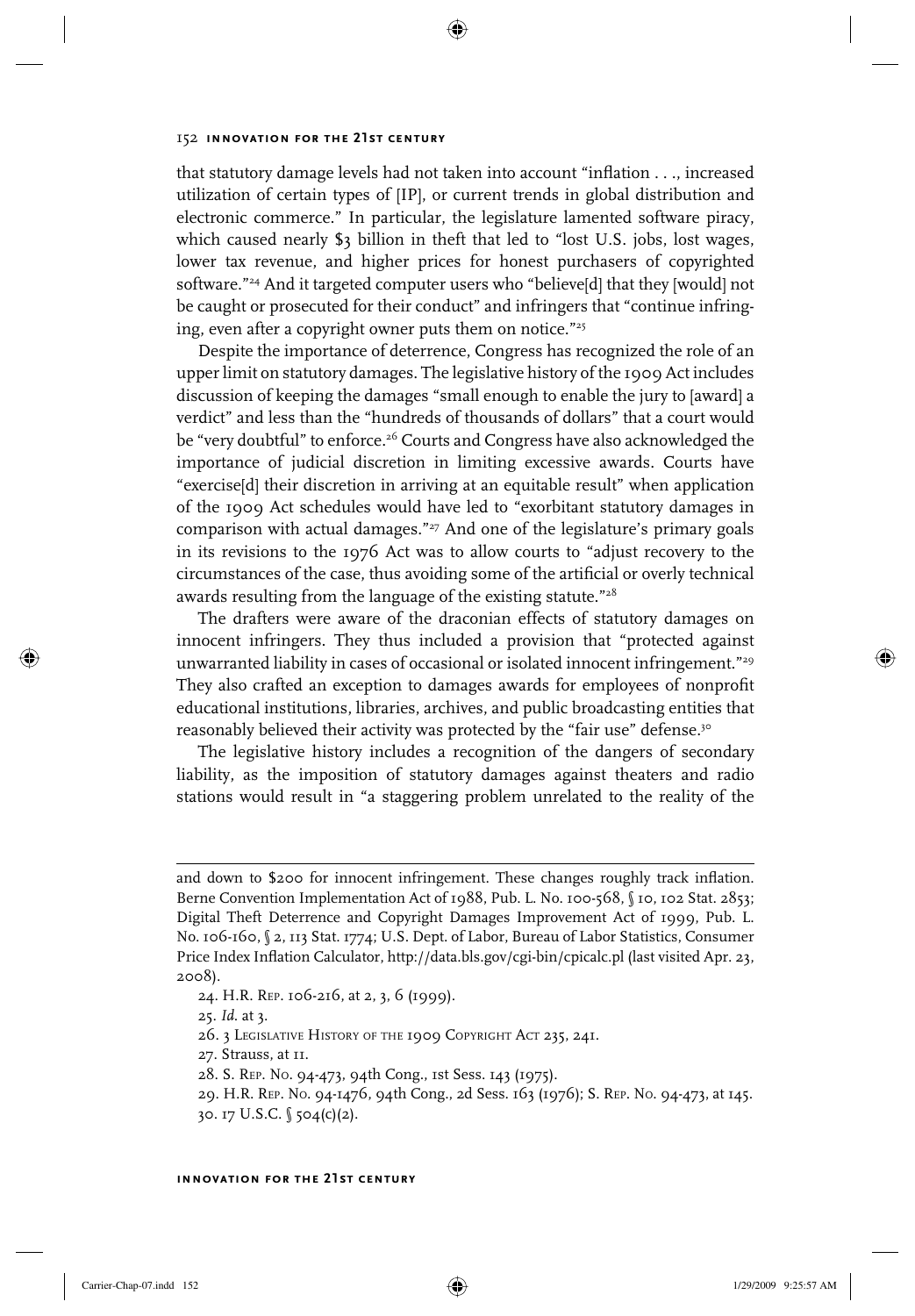

damage sustained."31 And the drafters recognized that "the line between innocent . . . and willful infringement" may have been clear in 1909—when "[a]ll the known methods of infringement involved using a published copy of the copyrighted work" and "the mere fact of infringement demonstrated automatically that it had been willful"—but that advances in technology muddied the issue.32 In short, for both direct infringement and secondary liability, the drafters recognized the need for limits on statutory damages. The MP3.com and XM cases demonstrate the dangers that flow from the neglect of these limits.

#### **MP3.com**

⊕

MP3.com created a service that enabled subscribers to build an online library permitting them to listen to their music at any location with access to the Internet. Before using the service, a subscriber needed to buy a CD of the desired recording or prove that she already owned it.<sup>33</sup>

The Recording Industry Association of America (RIAA), the trade group representing the U.S. recording industry, sued the company for copyright infringement, claiming the unauthorized copying and storage of music files. The district court rejected MP3.com's fair use defense, finding that the defendant had a commercial purpose, that the entirety of creative works was copied, and that the activity "usurp[ed]" a market. As a result, it granted the RIAA's partial motion for summary judgment, finding MP3.com liable for infringement.34

Four months later, the judge considered the remedy of statutory damages. He concluded that MP3.com "had actual knowledge that it was infringing plaintiffs' copyright" and thus was a willful infringer. Based in part on the plaintiffs' failure to demonstrate any actual damages, the judge decided not to grant the maximum award of \$150,000 per infringed CD. Instead, he concluded that "the appropriate measure of damages [wa]s \$25,000 per CD." Such an award would result in damages of either \$118 million (according to the defendant's claims of 4,700 potentially infringed CDs) or \$250 million (according to the plaintiffs' claims of 10,000 CDs).35

**damaging copyright damages**

<sup>31.</sup> Henn, at 53.

<sup>32.</sup> Strauss, at 26.

<sup>33.</sup> *UMG Recordings, Inc. v. MP3.Com, Inc*., 92 F. Supp. 2d 349, 350 (S.D.N.Y. 2000).

<sup>34.</sup> *Id*. at 350–53.

<sup>35.</sup> *UMG Recordings, Inc. v. MP3.Com, Inc*., No.00 CIV.472 (JSR), 2000 WL 1262568, at \*4, \*6 (Sept. 6, 2000); Jim Hu & Evan Hansen, *Ruling Against MP3.com Could Cost \$118 Million*, NEWS.COM, Sept. 6, 2000, http://www.news.com/Ruling-against-MP3.com-couldcost-118-million/2100-1023\_3-245377.html.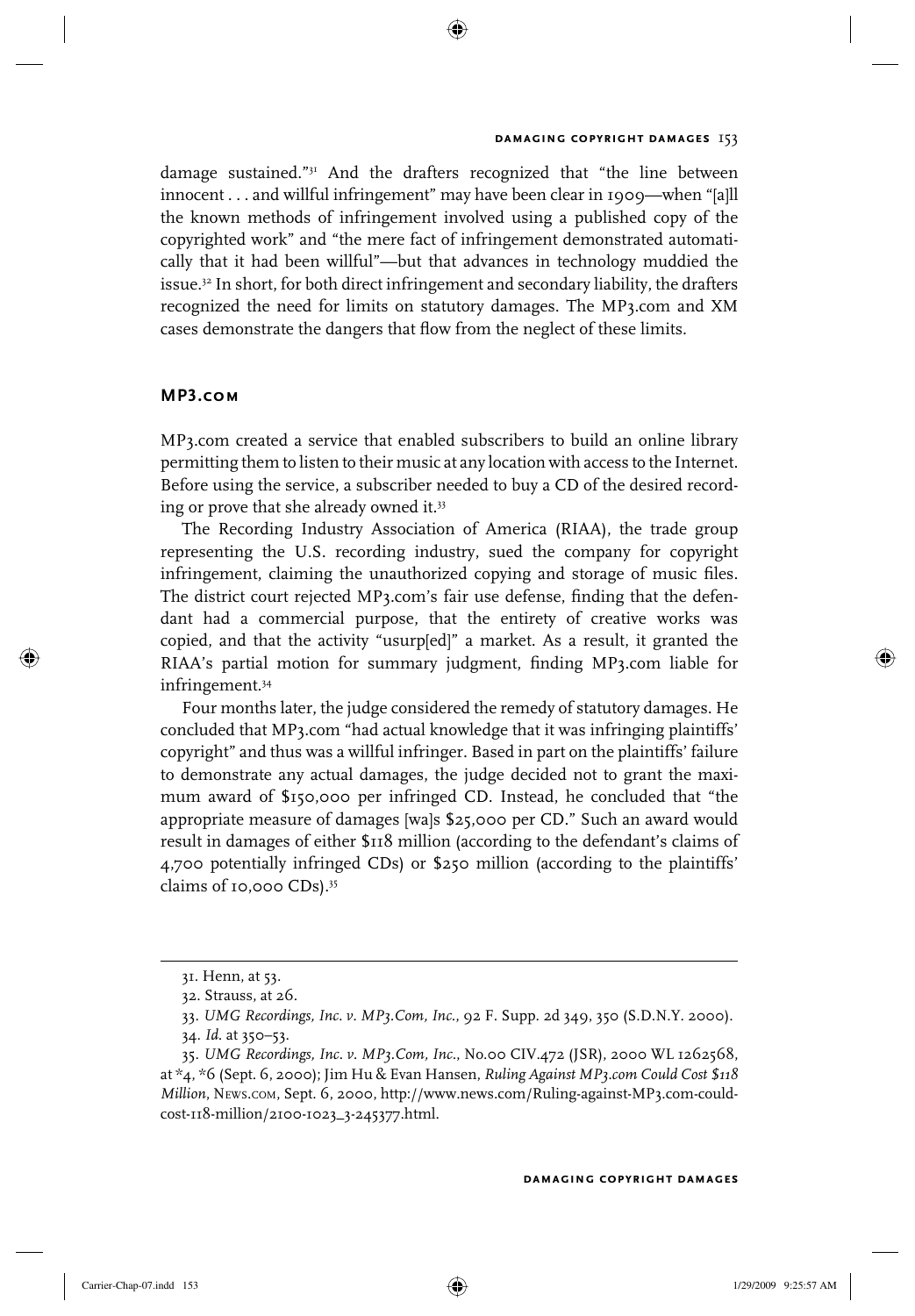Rather than appealing, MP3.com paid more than \$53 million to settle the case.36 Why? As its founder, Michael Robertson, explained:

We didn't want to settle. I wanted to take it the appellate court for examination of our issues. However, we weren't able to do this. This is because the media companies can elect statutory damages. So although they could not prove they were harmed even \$1 (and we had ample evidence that they actually profited from our technology), they were able to elect statutory damages which meant potentially tens of billions of dollars in damages.

The problem arises in that to appeal you have to first bond the judgment assuming you lose at any step. Well, there's no way a small company can bond even a hundred million dollar award much less a multi-billion one. This means that the media companies can find just one judge to rule in their favor, elect statutory [damages] and the legal battle is over.<sup>37</sup>

In other words, even if MP3.com had legitimate arguments that its activity constituted fair use (because users were required to purchase the CDs and the service could have increased demand), it never had the chance to present those arguments to an appellate court. The reason can be traced to the requirement of posting bond.

A party can stay (in other words, delay) a damages award while its appeal is pending by posting a *supersedeas bond*. 38 Such a bond is "required of one who petitions to set aside a judgment or execution" and allows "the other party [to] be made whole if the action is unsuccessful."39 Its purpose is to maintain the status quo during the pendency of the appeal, thereby protecting the interest of the nonappealing party.40 A company that is not able to post bond typically will not be able to stay the enforcement of the judgment.<sup>41</sup> When a district court awards astronomical statutory damages, the firm's inability to post bond effectively precludes appeal.

#### **innovation for the 21st century**

 $C\left(\bigoplus_{i=1}^{\infty}$  arrier-Chap-07.indd 154 arrier-Chap-07.indd 154 arrier-Chap-07.indd 154 arrier-Chap-07.indd 154 arriver-Chap-07.indd 154 arriver-Chap-07.indd 154 arriver-Chap-07.indd 154 arriver-Chap-07.indd 154 arriv

<sup>36.</sup> *UMG Recordings, Inc. v. MP3.com, Inc*., 2000 U.S. Dist. LEXIS 17907 (S.D.N.Y. Nov. 14, 2000).

<sup>37.</sup> Tim Lee, Why the MP3.Com Decision Was Never Appealed, TECHNOLOGY LIBERATION FRONT, http://www.techliberation.com/archives/038260.php (last visited Apr. 15, 2008).

<sup>38.</sup> FED. R. CIV. P. 62(d).

<sup>39.</sup> BLACK'S LAW DICTIONARY 1438 (6th ed. 1990).

<sup>40.</sup> *E.g*., *Wilmer v. Board of County Commissioners*, 844 F. Supp. 1414, 1417 (D. Kan. 1993); *Poplar Grove Planting & Refining Co. v. Bache Halsey Stuart, Inc.*, 600 F.2d 1189, 1190–91 (5th Cir. 1979).

<sup>41.</sup> In certain cases, the district court judge could exercise an "inherent, discretionary power" to reduce the amount of the bond below a full supersedeas bond. *Alexander v. Chesapeake, Potomac & Tidewater Books, Inc*., 190 F.R.D. 190, 192 (E.D. Va. 1999). For present purposes, however, courts that award statutory damages to secondary infringers are likely to adopt the deterrence rationale and unlikely to reduce bond significantly.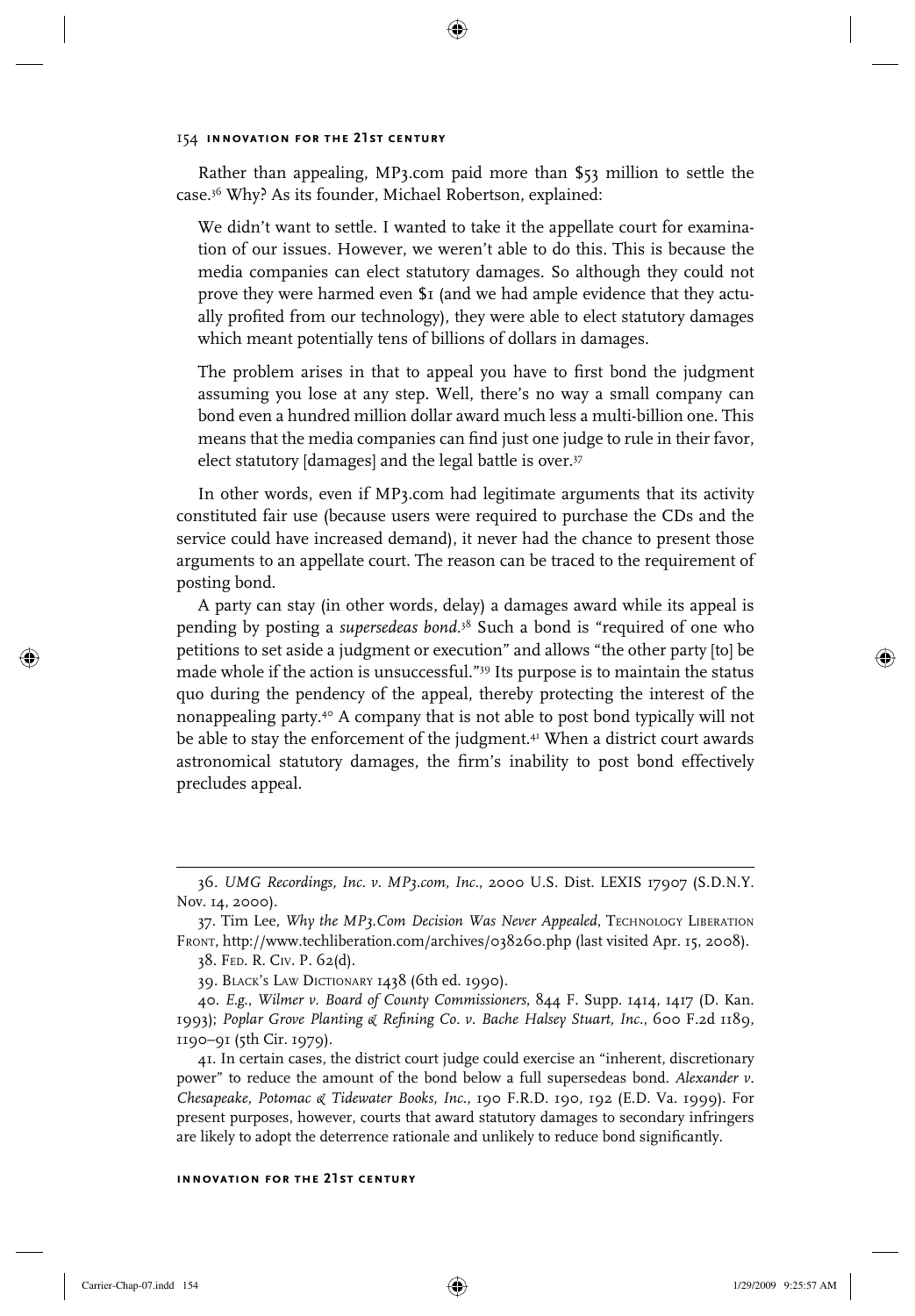In the *MP3.com* case, the company settled but ultimately entered bankruptcy.42 Even higher statutory damages were threatened in the case of XM radio.

#### **XM radio**

XM radio offers another example of the statutory damages roadblocks on the path of innovation. Satellite radio offered "commercial-free digital audio transmissions broadcast from satellites."43 XM broadcast music, sports, and entertainment on 170 channels.44 It also created the Pioneer Inno, which allowed subscribers to record and store up to 50 hours of broadcasts and combined "[t]he first live portable satellite radio and MP3 player."<sup>45</sup> The Inno offered radio, storage, and recording functions.

On behalf of the major record labels, the RIAA sued XM. It recognized that XM was a subscription transmission, which was "limited to particular recipients and for which consideration [wa]s required to be paid . . . to receive the transmission."46 As a result, XM had the right to publicly perform copyrighted works pursuant to a compulsory license.47 But the RIAA claimed that XM had developed a subscription service that "transform[ed its] satellite transmission from a radio broadcast into a digital download delivery service" allowing the creation of sound recording libraries.48 Even though XM had limited storage (1 gigabyte, or 50 hours of recording) and did not allow users to transfer recorded music to other listening devices, the RIAA's CEO, Mitch Bainwol, complained that XM offered listeners "a free version of iTunes without paying the music companies for the right to sell their songs."49 The RIAA also lamented XM's

<sup>42.</sup> Vivendi Universal acquired MP3.com, but, because of difficulties in growing the service, eventually dismantled the original site.  $MP_3.com$ , WIKIPEDIA, http://en.wikipedia. org/wiki/Mp3.com (last visited May 4, 2008).

<sup>43.</sup> Jason A. Auerbach, *Recording Satellite Radio: Adapting to Modern Technology or Infringing Copyright?*, 29 CARDOZO L. REV. 331, 348 (2007).

<sup>44.</sup> XM, http://www.xmradio.com/whatisxm/index.xmc (last visited May 1, 2008).

<sup>45.</sup> Pioneer Inno, http://www.xmradio.com/pioneerinno/index.xmc (last visited May 1, 2008). 46. 17 U.S.C. § 114(j)(14).

<sup>47. 17</sup> U.S.C. § 114. Different rules apply to (1) nonsubscription broadcast transmissions (such as AM/FM radio broadcasts), which do not receive any copyright protection, and (2) interactive transmissions, which enable recipients to receive specially created programs or to select particular recordings. 17 U.S.C.  $\int \int \pi 4(d)(1)(a)$ , (j)(7).

<sup>48.</sup> Complaint, *Atlantic Recording Corp. v. XM Satellite Radio, Inc.,* Civ. Action No. 06-CV-3733, ¶ 6 (S.D.N.Y. 2006), http://www.publicknowledge.org/pdf/plaintiffcomplaint-20060516.pdf.

<sup>49.</sup> Eric Bangeman, *Universal, XM Settle Suit Over Receiver's Ability To Record*, ARS TECHNICA, Dec. 17, 2007, http://arstechnica.com/news.ars/post/20071217-universalxm-settle-suit-over-receivers-ability-to-record.html; Robert Strohmeyer, *Opinion: RIAA Sues XM, Deserves Squat*, WIRED.COM, May 22, 2006, http://blog.wired.com/gadgets/2006/05/ opinion\_riaa\_su.html.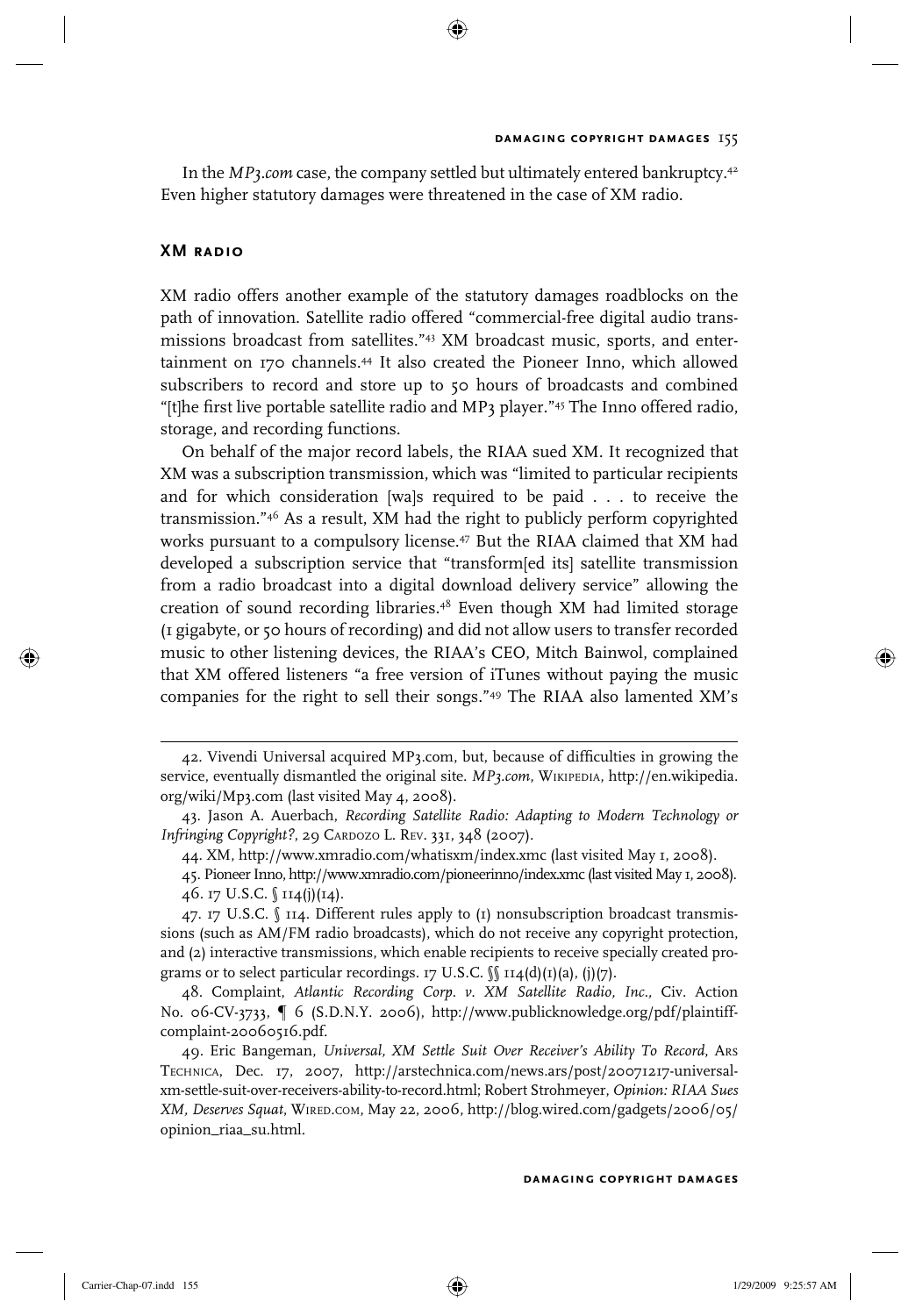10-minute buffer, which permitted users to record songs after they had started and "facilitat[ed] the storage and librarying of permanent unlawful copies."<sup>50</sup>

⊕

The RIAA alleged nine counts against XM. (In 2007 and 2008, XM settled with the four major record labels, with the undisclosed settlement terms likely granting the recording industry a more active role in managing XM's innovation.51) In its complaint, the RIAA claimed that XM directly infringed its exclusive distribution and reproduction rights and that it was liable for inducement, contributory copyright infringement, and vicarious liability. The latter three claims most vividly underscore the statutory damages threat. For each one, the RIAA sought, among other remedies, "the maximum statutory damages" of "\$150,000 with respect to each infringing copy made by each subscriber."52

XM's buffering allegedly infringed "every song on every channel to which an Inno user is tuned." As a result, the \$150,000 figure would be multiplied by roughly (and as detailed in the footnotes) 250,000 different songs each year.<sup>53</sup> The result: *\$37.5 billion in statutory damages*. Such an award would be multiples of the gross revenues of the *entire recording industry*. 54 Nor would it be remotely needed to effectuate Congress's intent to "assure adequate compensation" or "deter infringement."

# **personal investor liability**

The threats revealed in the *MP3.com* and *Inno* cases are exacerbated by courts' willingness to impose personal liability on a firm's officers and shareholders. A fundamental principle of corporate law is that shareholders are not responsible for a company's liabilities. Their maximum loss is the amount they invest in

52. Complaint ¶¶ 85, 96, 107.

54. *Id*.

#### **innovation for the 21st century**

⊕

<sup>50.</sup> Complaint ¶ 35.

<sup>51.</sup> Tyler Savery, *XM, Sony Settle Portable Receiver Lawsuit*, SEEKING ALPHA, Feb. 4, 2008, http://seekingalpha.com/article/62918-xm-sony-settle-portable-receiver-lawsuit; Joseph Weisenthal, *XM Settles with Warner Music Group Over Pioneer Inno; Second Settlement This Week*, PAIDCONTENT.ORG, Dec. 21, 2007, http://www.paidcontent.org/entry/419-xm-settleswith-warner-music-group-over-pioneer-inno-second-settlement-/; *EMI*, *XM Settle in Pioneer Inno Lawsuit*, ELECTRONISTA, June 10, 2008, http://www.electronista.com/articles/ 08/06/10/emi.xm.settle.inno.suit/.

<sup>53.</sup> Fred von Lohmann at the Electronic Frontier Foundation arrives at this figure by calculating that (1) "XM broadcasts 160,000 different songs each month"; (2) "20% of the songs each month are different from the last"; and (3) "Inno users are tuned into at least half of those songs." Fred von Lohmann, *Record Labels Sue XM Radio*, ELECTRONIC FRONTIER FOUNDATION, May 17, 2006, http://www.eff.org/deeplinks/2006/05/record-labels-suexm-radio.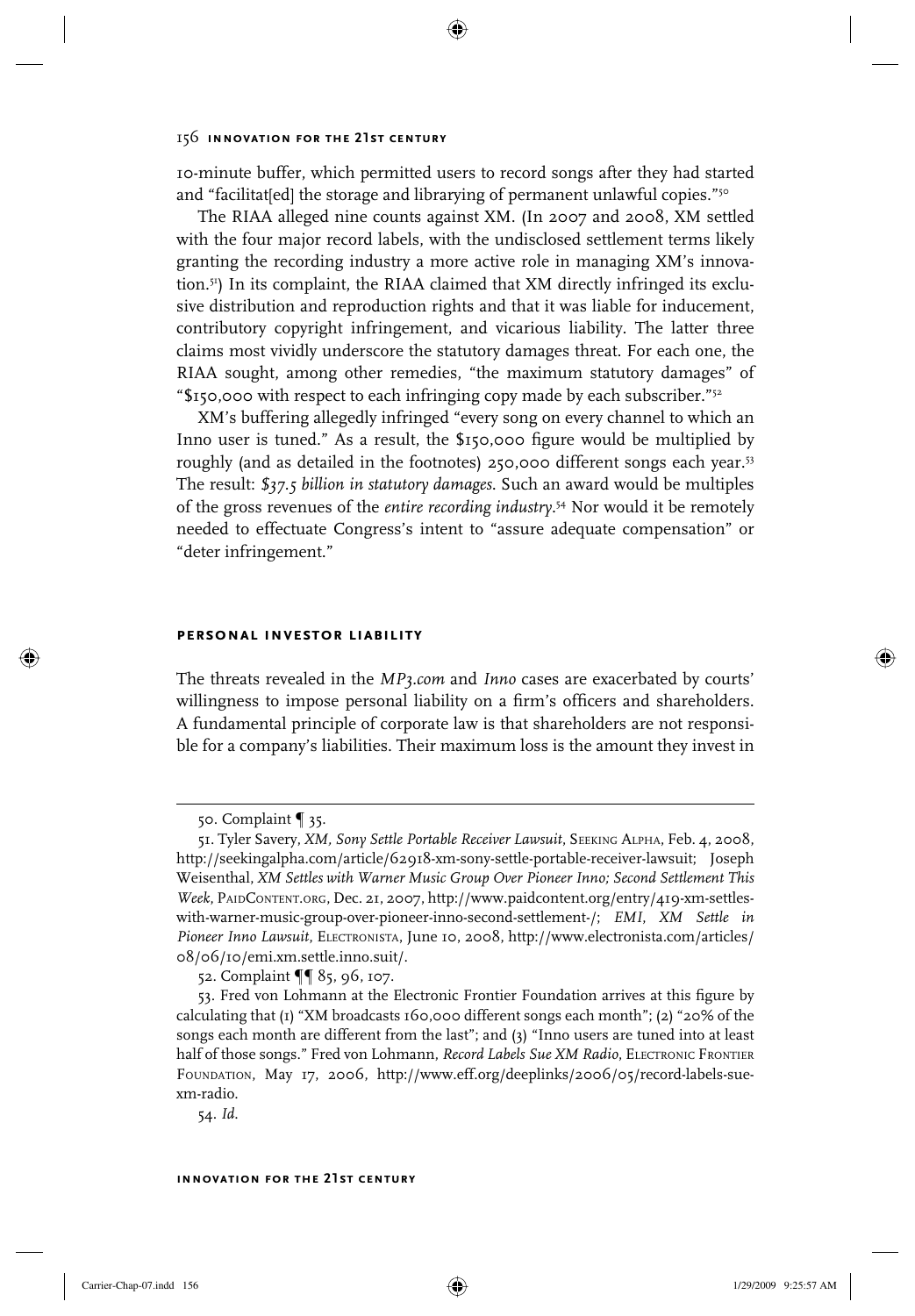the corporation. Nearly all states have enacted laws limiting shareholder liability on the grounds that such limits encourage beneficial, but risky, activity that shareholders would avoid if they bore personal responsibility.<sup>55</sup>

Limited liability encourages efficient investment levels in two ways. First, it reduces information costs, allowing individuals "with money but neither the skill nor information needed for business management" to invest in others' enterprises without losing their entire portfolio. The investor is spared the task of "acquir[ing] detailed information on corporate operations, potential corporate liability, and potential individual exposure," which might otherwise persuade them to forgo the investment. Second, limited liability corrects excessive risk aversion, which follows from an investor's unreasonable fear of "the risk of losing all her assets."<sup>56</sup> As a result of these benefits, limited liability allows more efficient diversification and optimal investment decisions.<sup>57</sup>

At times, however, courts have *pierced the corporate veil* to impose personal liability on shareholders. Such cases have involved close corporations (such as family-owned businesses), parent-subsidiary relations, and instances of fraud or misrepresentation.58 Veil piercing has been common in copyright cases.

One court rejected a motion to dismiss against Hummer Winblad, a venture capital firm charged with vicarious and contributory copyright infringement for investing in and controlling the operations of Napster.59 Another held a president and sole shareholder of a company replicating CDs liable for contributory infringement and vicarious liability.<sup>60</sup>

When the personal assets of a corporation's officers, directors, and shareholders are on the table, venture capitalists will think twice before becoming involved in technology firms. As a result, small firms with disruptive new ideas often will not be able to bring the ideas to the market. In fact, such a chilling effect at least partially explains why funding for these firms has fallen in recent years.<sup>61</sup>

56. *Id*. at 1217–18.

58. Easterbrook & Fischel, at 109–12.

59. *UMG Recordings, Inc. v. Bertelsmann AG*, 222 F.R.D. 408 (N.D. Cal. 2004). The court later dismissed the suit because of the running of the statute of limitations.

60. *Capitol Records, Inc. v. Wings Digital Corp*., 218 F. Supp. 2d 280, 285 (E.D.N.Y. 2002).

<sup>55.</sup> *E.g*., Nina A. Mendelson, A *Control-Based Approach to Shareholder Liability for Corporate Torts*, 102 COLUM. L. REV. 1203, 1204, 1211 (2002).

<sup>57.</sup> Frank H. Easterbrook & Daniel R. Fischel, *Limited Liability and the Corporation*, 52 U. CHI. L. REV. 89, 96–97 (1985); Joshua M. Siegel, Comment, *Reconciling Shareholder Limited Liability with Vicarious Copyright Liability: Holding Parent Corporations Liable for the Copyright Infringement of Subsidiaries*, 41 U. RICH. L. REV. 535, 538–40 (2007).

<sup>61.</sup> Dawn Kawamoto, *Lawsuits Dampen VCs' File-sharing Enthusiasm*, CNET NEWS, Sept. 4, 2000, http://www.news.com/2100-1023-245275.html.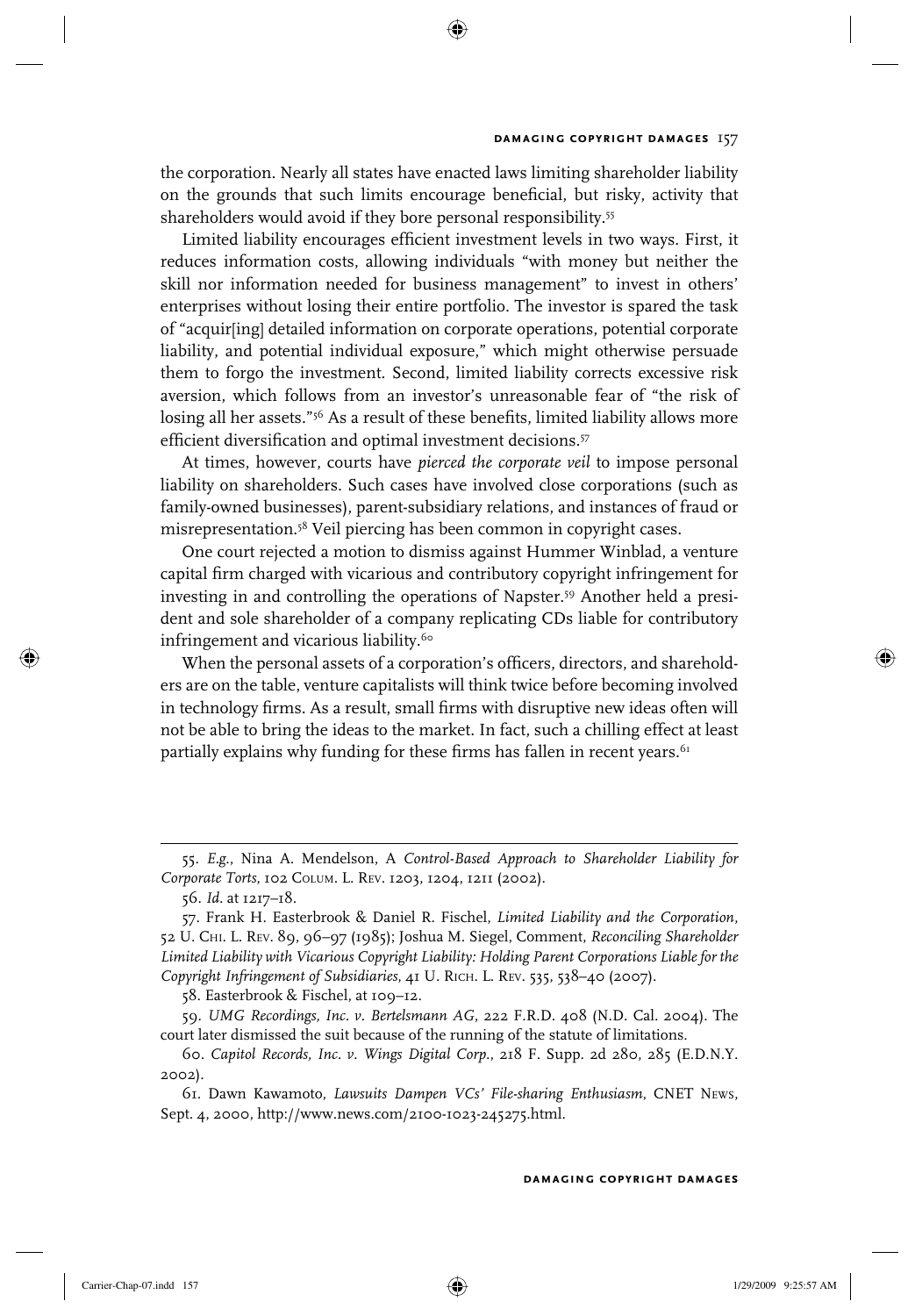## **statutory damages/secondary liability disconnect**

Congress never intended for the remedy of statutory damages to be a "corporate death penalty" plunging technology manufacturers into bankruptcy.<sup>62</sup> It primarily intended to provide relief when a copyright owner was not able to prove damages. It secondarily, and relatedly, sought to deter infringement. As I show below, neither of those two goals is needed for secondary infringers. Nor are statutory damages appropriate for secondary infringers because of the uncertainty of liability, as exacerbated by bond requirements and personal liability.

First, the purpose of providing adequate compensation is not needed since the amount of damages generally can be ascertained. The amount of damages for which technology manufacturers could be held responsible equals the market value of the infringed copyrighted works.<sup>63</sup> This can be calculated by multiplying (1) the revenues a plaintiff would have gained from each work absent infringement by (2) the number of infringed works.<sup>64</sup> This figure can be estimated, especially as compared to the situations that motivated the drafters (such as where a plaintiff's losses were uncertain, a defendant's profi t could not be calculated, or a defendant gained little or no profit).

For the first factor, a plaintiff can introduce evidence of its anticipated revenues per work. Even if an exact number cannot be ascertained, a rough estimate (certainly within an order of magnitude) is possible. And for the second, the statutory damage determination provides no added benefit since it requires the *exact same* computation that actual damages calls for: the number of infringed works. In other words, if the number of infringing copies is unclear for actualdamage determinations, it is unclear for statutory damages.

Statutory damages thus would assist in providing adequate compensation only if a plaintiff's revenues were incalculable and the statutory damage award was in the ballpark of the injury suffered. Neither of these conditions, however, is likely to be true. In fact, the only guarantee of a statutory damages award of \$750, \$30,000, or \$150,000 for each musical work against a secondary infringer is that it will bear no resemblance to actual compensation. A monkey throwing darts at a dartboard of potential lost value would be more likely to award adequate compensation than a jury granting statutory damages. Even more impressively (or disturbingly), the monkey would come orders of magnitude closer to the actual damages.

**innovation for the 21st century**

⊕

<sup>62.</sup> Fred von Lohmann, *Remedying Grokster*, ELECTRONIC FRONTIER FOUNDATION, July 25, 2005, http://www.eff.org/deeplinks/archives/003833.php.

<sup>63. 4</sup> MELVILLE B. NIMMER & DAVID NIMMER, NIMMER ON COPYRIGHT § 14.02, at 14–14 (2006).

<sup>64.</sup> The number of infringed works reflects the injury suffered given that the sales of the plaintiff and defendant likely would occur in the same market and that the plaintiff would be able to show that infringement caused its losses. *Id*.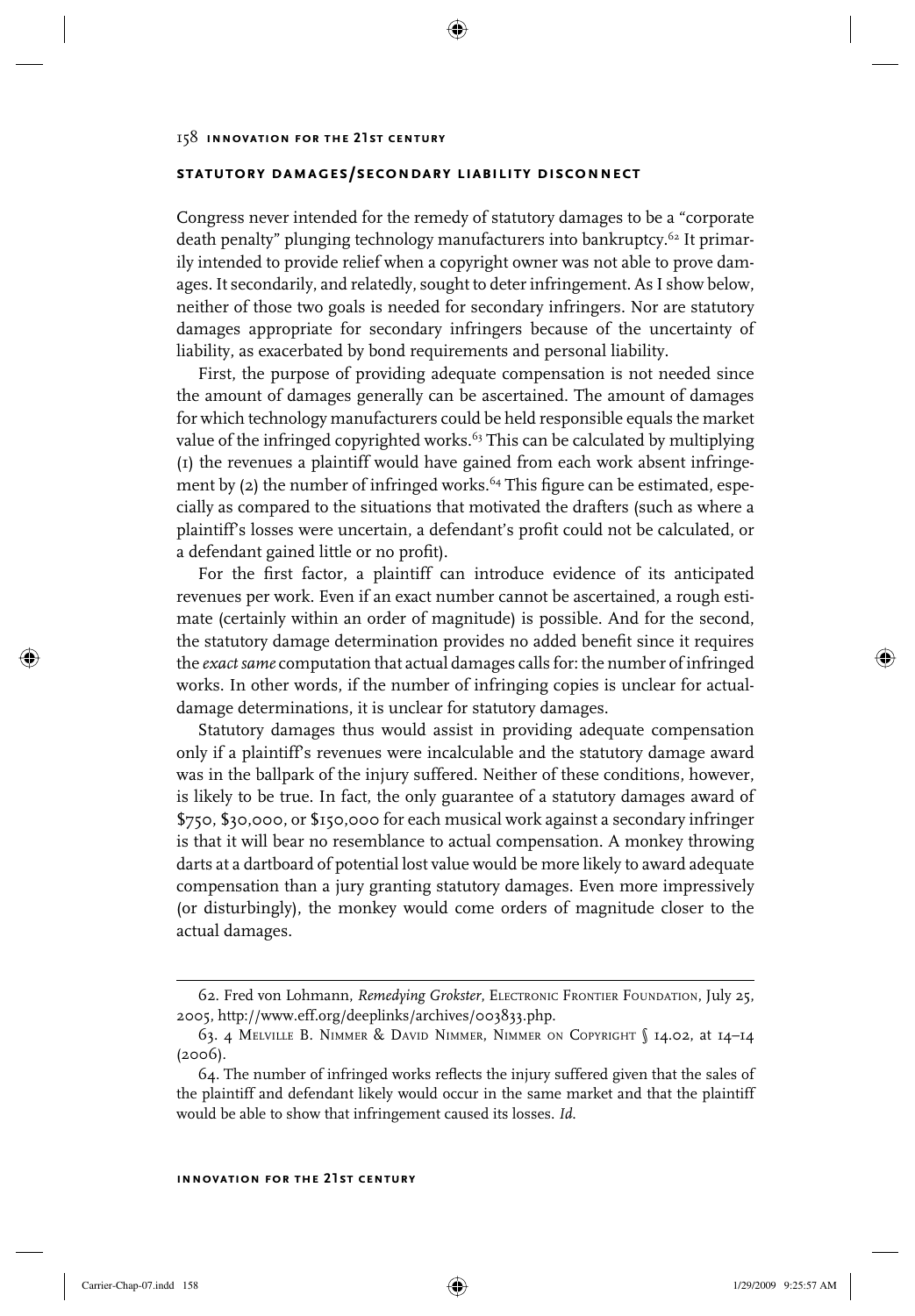Further demonstrating that statutory damages are not needed for compensation purposes, plaintiffs in many cases will not suffer *any* damages or will even *benefi t* from the manufacturer's activity. Most of the technologies offer new opportunities to experience the works—in different locations, at different times, and in different forms. In other words, they tend to increase the value of copyrighted works. This is especially true where, as in the *MP3.com* case, listeners were required to buy CDs before being able to listen to them.

It thus is not a surprise that in *MP3.com* the plaintiffs never sought to introduce evidence of their actual damages. This is consistent with other cases. In 2007, the RIAA recovered \$222,000 in statutory damages from an individual who uploaded 24 copyrighted songs even though a Sony BMG official admitted that "We haven't stopped to calculate the amount of damages we've suffered due to downloading."<sup>65</sup> Of course, where copyright owners have suffered, at most, a trivial amount of damages, statutory damages are not needed for adequate compensation.

The second rationale for statutory damages, deterring infringement, also is not needed. Part of this goal overlaps with the primary objective: if the copyright owner is not able to calculate damages, it may not be able to recover. As a result, the infringer would be unlikely to be deterred. This problem, again, is not present here. In addition, statutory damages are not needed for more general deterrence. Actual damages provide a powerful tool against technology manufacturers. Copyright owners are able to recover their lost damages as well as any additional profits the defendant gained. The owners have never shown, in the context of secondary liability, that actual damages are insufficient to provide deterrence.

In addition to not being needed for the two primary purposes, statutory damages threaten three unique, related difficulties as applied to technology manufacturers.

First, they are not appropriate given the uncertainty of the activity's validity. Liability is clear for pirates directly infringing copyrighted works. Technology manufacturers, in contrast, are far less likely to know if their activity is legal. As discussed in Chapter 6, secondary liability is one of the murkiest areas of copyright law. In the *Grokster* case, the Supreme Court could not decide how the *Sony* noninfringing use test applied to P2P software, mustering only dueling concurrences on the issue. Given the potpourri of tests—based on, among other issues, the defendant's intent, the technology's primary use, the presence of a substantial noninfringing use, and the use of filtering measures—manufacturers typically will not be able to forecast whether a court will find them secondarily liable.

**damaging copyright damages**

<sup>65.</sup> Eric Bangeman, *Judge Tells Record Labels to Cough up Download Expenses*, ARS TECHNICA, Nov. 27, 2007, http://arstechnica.com/news.ars/post/20071127-judge-tellsrecord-labels-to-cough-up-download-expenses.html; Eric Bangeman, *RIAA Trial Verdict Is In: Jury Finds Thomas Liable for Infringement*, ARS TECHNICA, Oct. 4, 2007, http://arstechnica. com/news.ars/post/20071004-verdict-is-in.html.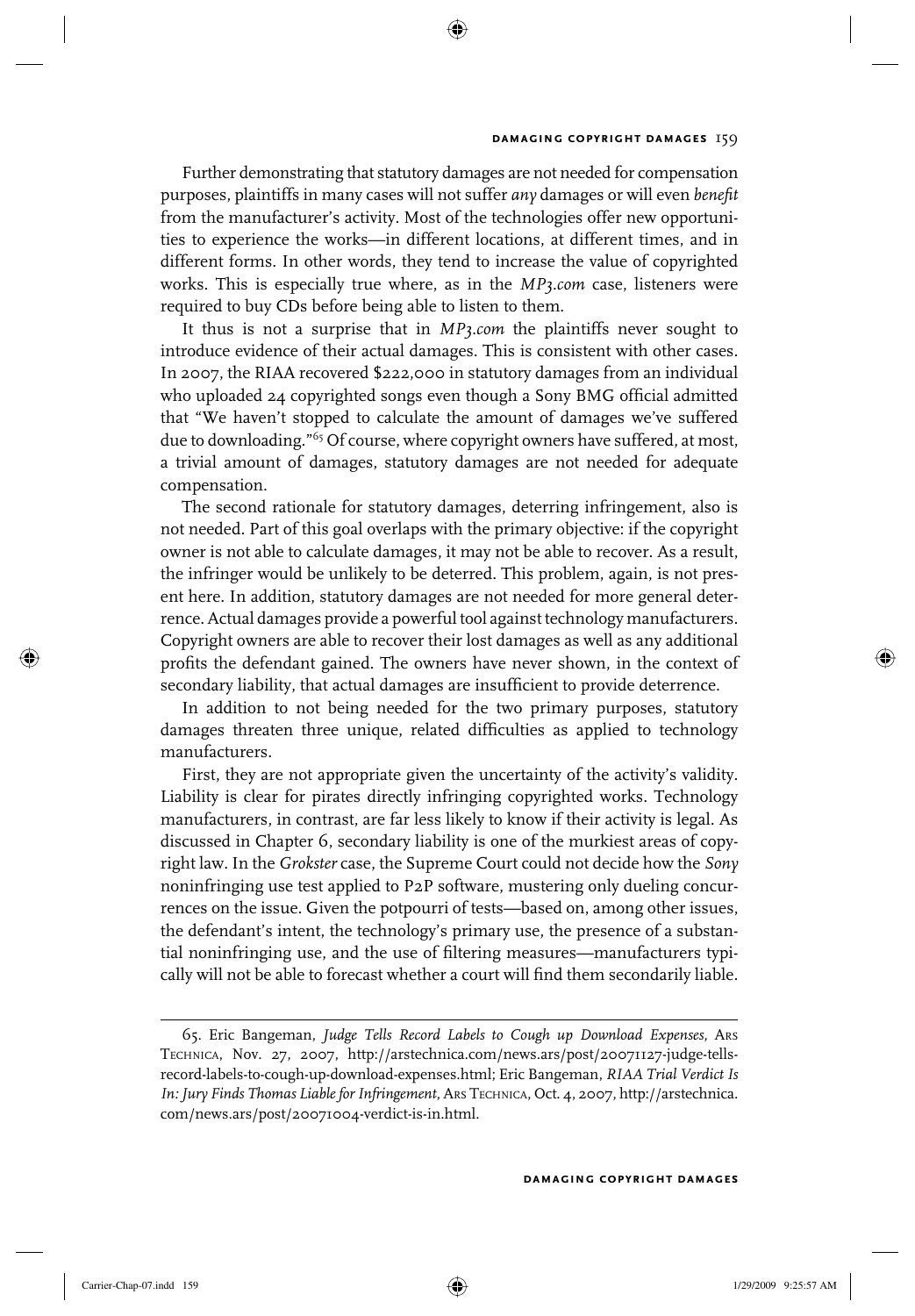The "line between innocent . . . and willful infringement" may have been clear in 1909, and may still be apparent to pirates directly infringing copyrighted works. But it is not clear to secondary infringers today. Advances in technology and the indirect nature of infringement make secondary infringers a poor target for statutory damages.

⊕

Second, the magnitude of statutory damages has prevented firms even from determining the murky secondary liability issues discussed above. Copyright owners seeking settlements have brandished statutory damages as a sword of Damocles. The remedy also has prevented manufacturers from appealing their cases. Damage awards are so high that secondary infringers ordered to pay such damages in district court often cannot post the required bond while the case is on appeal. As a result, as the *MP3.com* case revealed, they are not able to appeal.

Third, all of these land mines strike close to home through courts' willingness to pierce the corporate veil and impose sizeable personal costs on individuals. Given astronomical risks and unclear liability, few shareholders and officers will resist the temptation to settle. As Mark Lemley explained: "If an innovator is at risk of losing her whole company (and her house and her children's education), even a very small chance of liability will be enough to deter valuable innovation."66

In short, applying statutory damages to secondary infringers has startling, unjustifiable consequences, which are not needed to carry out Congress's purposes and which pose great peril for innovation.

#### **proposal**

⊕

I propose amending the copyright laws to limit statutory damages to cases of direct infringement. Such an approach would strike a more reasonable balance between promoting the creation of new technologies capable of noninfringing uses and deterring willful direct infringers. It would not have adverse effects on Congress's goals of providing adequate compensation and offering deterrence. It would remove the sword of Damocles hanging over innovators and investors. And it would promote innovation.

Copyright owners could still seek to recover significant actual damages from or impose injunctive relief against secondary infringers. But the proposal would allow technology innovators to make reasonable business decisions based on manageable levels of legal risk. No longer would they face a corporate death penalty at the hands of unpredictable and unjustified legal standards and remedies.<sup>67</sup>

**innovation for the 21st century**

<sup>66.</sup> Mark A. Lemley, *Should a Licensing Market Require Licensing?*, 70 LAW & CONTEMP. PROBS. 185, 199 n.81 (2007).

<sup>67.</sup> Fred von Lohmann, *Remedying Grokster*.